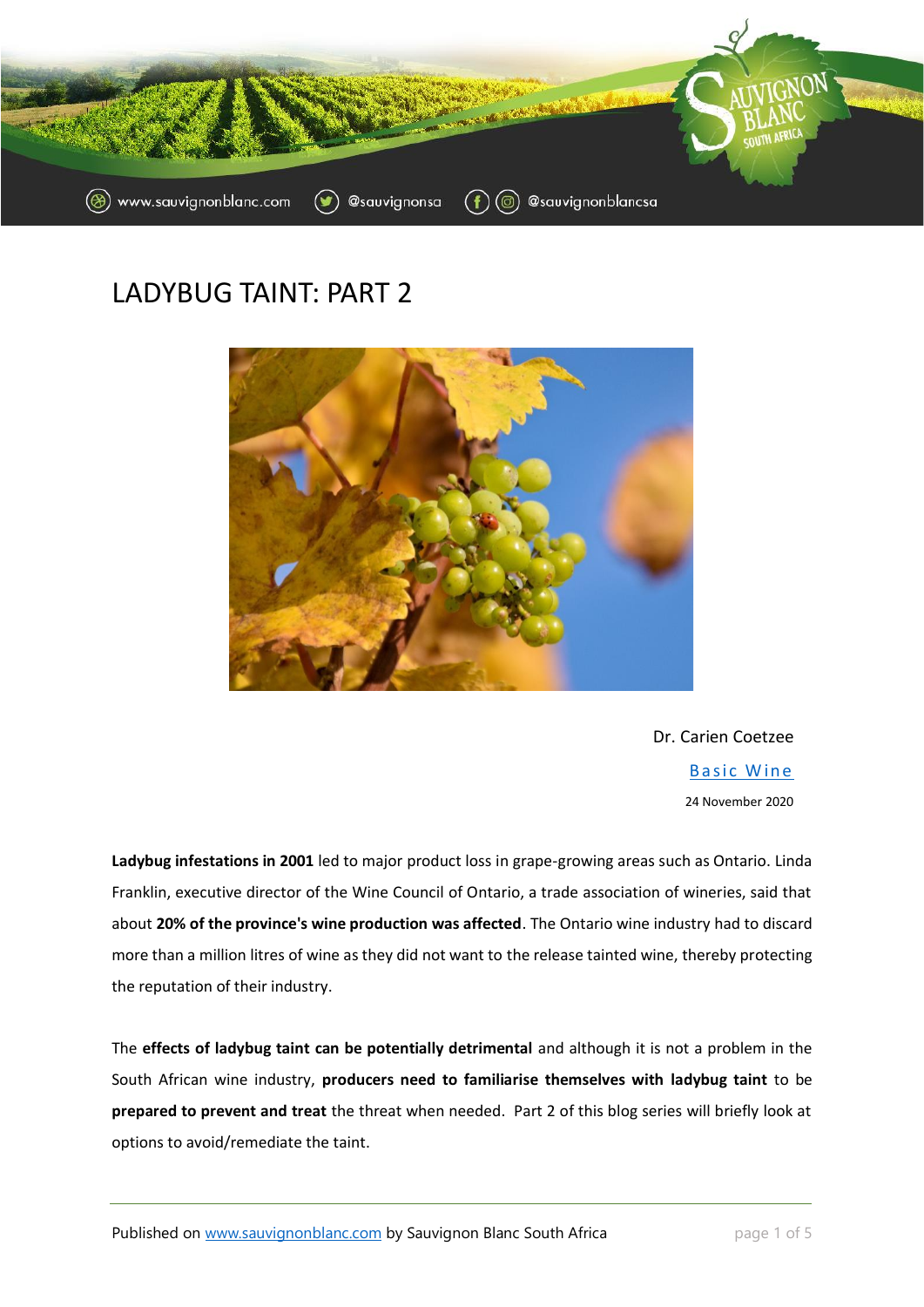## **HOW TO PREVENT LADYBUG TAINT**

The ladybug-derived **methoxypyrazines are extracted from the bugs relatively quickly** (within 24 hours of maceration) and it is important to

# *1) LIMIT THE NUMBER OF LADYBUGS PRESENT ON THE GRAPES BEFORE PROCESSING* 2) MINIMISE THE DURATION OF CONTACT DURING PROCESSING

Ladybug **populations can be controlled by limiting their primary food source, mainly aphids**. Large infestations will not occur if the food source is scarce. The use of **pesticides** can be used to control food sources such as aphids as well as beetle populations. **Good weed and cover crop management** within the vineyard can also help control insect populations.

The harlequin beetle **does not cause initial berry injury<sup>1</sup>** , however, **berry damage** due to other factors can potentially **support a growing population**. Therefore, growers should **closely monitor the incidence of berry injury and addition to infestations in clusters**.

If present on the grapes during harvest, processes such as **destemming will help to remove** some of the insects from the fruit. **Minimising skin contact and pressing as quickly as possible** will reduce the available time for the secretion and extraction of methoxypyrazines from the ladybugs present.

### **REDUCING THE TAINT**

Other treatments that might help **reduce the unwanted methoxypyrazines** have been tested on juice and wine with generally **limited or mixed results**. Some of these include:

#### *CLARIFYING THE JUICE BEFORE ALCOHOLIC FERMENTATION*

**Settling and clarification** of the juice before fermentation is an effective tool to decrease the methoxypyrazine concentration<sup>2</sup>. Thorough settling and racking of the juice before fermentation can reduce methoxypyrazine content by more than half, however, it should be noted that in this particular study, the initial turbidity of the juice (before settling) was 1280 ntu<sup>2</sup>.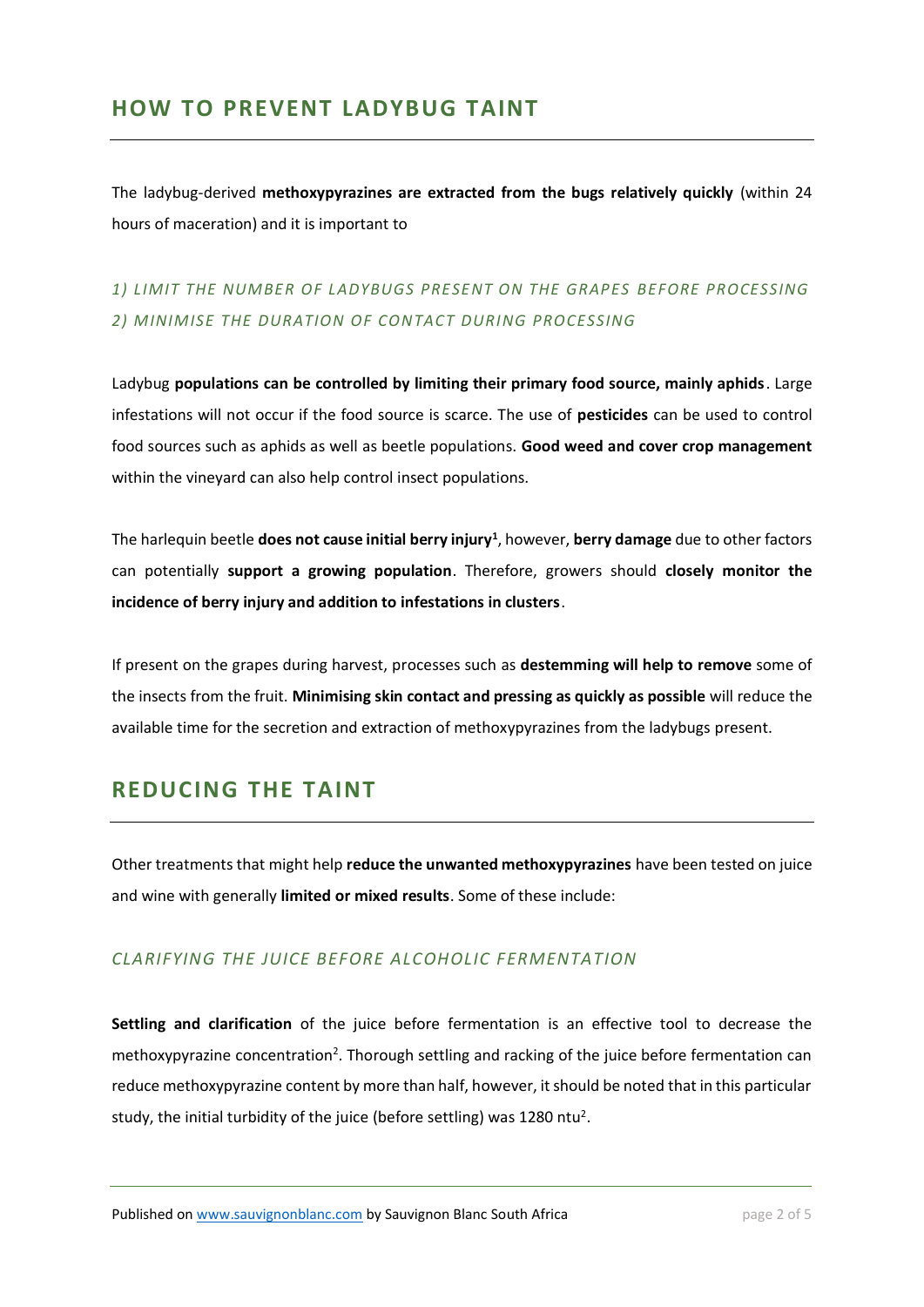#### *THERMO-VINIFICATION*

Thermo-vinification has been shown to be effective at reducing methoxypyrazine content in must<sup>3</sup>. Heating the must for a short period between  $60^{\circ}C - 80^{\circ}C$  can potentially reduce the concentration by up to 67%<sup>4</sup> (most likely by evaporation loss). However, this is not a practice typically done on Sauvignon blanc must due to unfavourable effects impacting the wine quality.

#### *FINING WITH SILICONE AND POLYLACTIC ACID*<sup>5</sup>

Even though it is not traditionally used in winemaking processes, the addition of **silicone and a polylactic acid-based polymer** resulted in a significant decrease in methoxypyrazines without altering the desirable aromas<sup>5–8</sup>. The exact protocol for the use of these polymers still needs to be developed, however, there are several potential applications and uses. Polylactic acid can be manufactured in a variety of forms with different physical properties. Due to this flexibility of processing, the product can be integrated into existing filtration systems, manufactured as inserts for larger tanks or added as pellets directly to the juice and/or wine<sup>6,9</sup>.

#### *FINING WITH MOUSEMAJOR URINARY PROTEIN*

An **odorant-binding protein** (mMUP) with **high specificity for methoxypyrazines** can reduce levels from 300 ng/L to just 5 ng/L<sup>7,10</sup>. The protein binds the methoxypyrazines and is then removed from the must or wine by fining with bentonite. Product development and optimization are underway at Brock University, Ontario, Canada<sup>9</sup>.

#### *LIGHT TREATMENT AND IRRADIATION*

Some studies have found **exposure to sunlight** to reduce the methoxypyrazine concentration in wine, however other studies reported no consistent effects from light exposure or bottle colour<sup>11-13</sup>. The indirect effect of sunlight exposure also needs to be considered as sunlight treatment can lead to increases in temperature which can have detrimental effects on wine quality.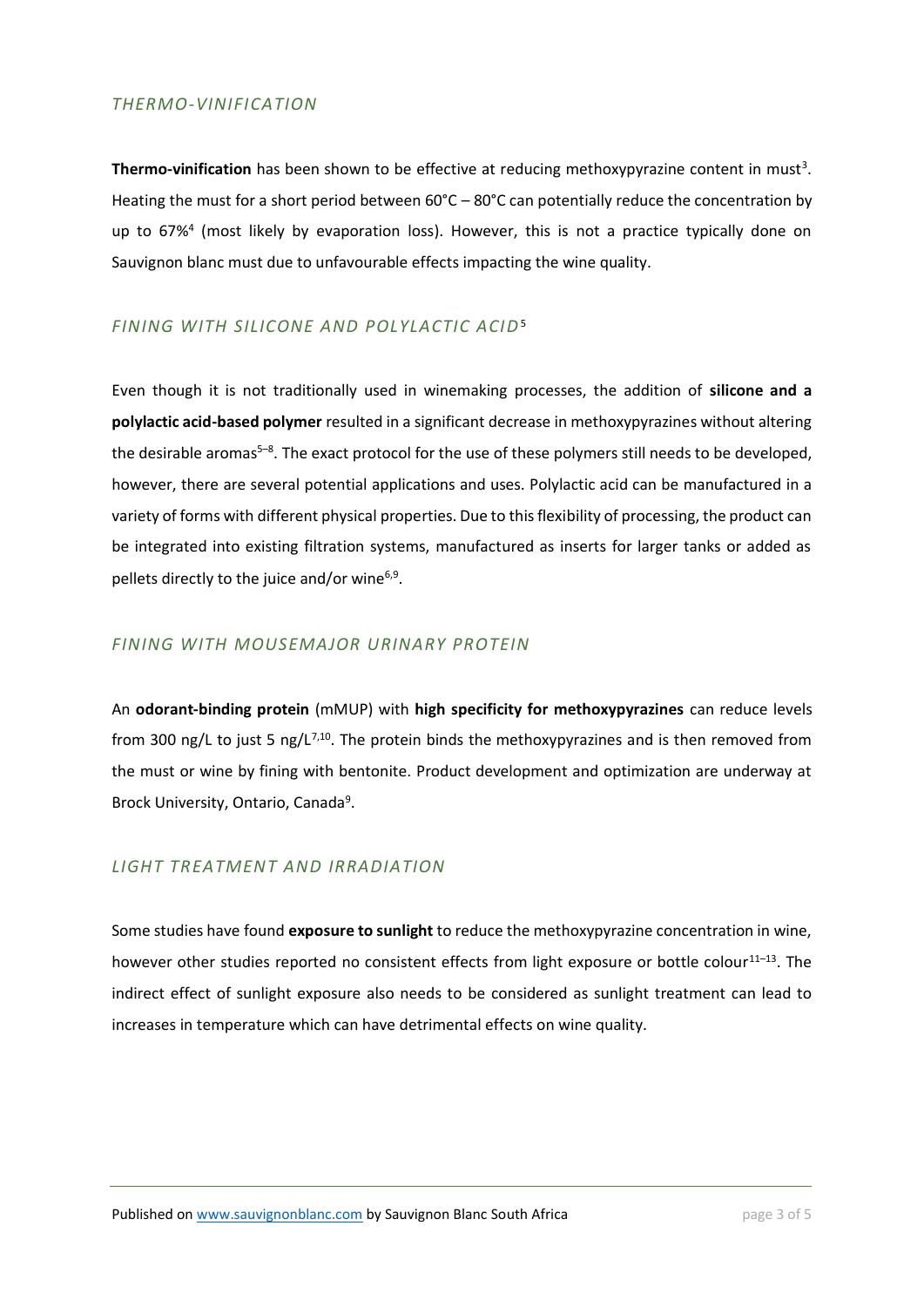#### *REDUCE THE PERCEPTION OF THE METHOXYPYRAZINES (SENSORY MASKING)*

Certain winemaking practices such as fermenting with specifically selected yeast strains and/or the use of oak could lead to the formation and/or extraction of **other flavour compounds that could help mask some of the aromas contributed by methoxypyrazines**. Yeasts differ in their ability to produce aroma compounds and by selecting a yeast that will contribute fruity aromatics (for example), the inherent greenness of the wine can be masked. Thus, the methoxypyrazine concentration will largely remain unchanged, however, the sensory perception of the compounds will be suppressed. The **effectivity of these approaches will depend on the type and concentration of the masking compounds as well as the concentration of methoxypyrazines present**.

**Blending** a ladybug tainted wine with a wine containing no methoxypyrazines and/or high concentrations of masking compounds is probably one of the most useful tools to dilute and mask the taint. Sensory interactive effects still need to be considered and blending trials are advised.

## **CONCLUSION**

While no infestations have been publicly reported in South African vineyards, **knowing the potential harm of lady beetles is important** for grape growers and winemakers to be best prepared and able to respond if an infestation were to occur.

**Remedial treatments show low success rates, therefore ensuring the viticultural and winemaking team is informed is key to spot and prevent the problem from manifesting.** 

### **REFERENCES**

- (1) Koch, R. L.; Burkness, E. C.; Burkness, S. J. W.; Hutchison, W. D. Phytophagous Preferences of the Multicolored Asian Lady Beetle (Coleoptera: Coccinellidae) for Autumn-Ripening Fruit. *Journal of Economic Entomology* **2004**, *97* (2), 539–544. https://doi.org/10.1603/0022-0493-97.2.539.
- (2) Kotserides, Y.; Spink, M.; Brindle, I. D.; Blake, A.; Sears, M.; Chen, X.; Soleas, G.; Inglis, D.; Pickering, G. J. Quantitative Analyses of 3-Alkyl-2-Methoxypyrazines in Juice and Wine Using Stable Isotope Labelled Internal Standard Assay. *Journal of Chromatography A* **2008**, *1190*, 294–301.
- (3) Kögel, S.; Botezatu, A.; Hoffmann, C.; Pickering, G. Methoxypyrazine Composition of Coccinellidae-Tainted Riesling and Pinot Noir Wine from Germany. *Journal of the Science of Food and Agriculture* **2014**, *95* (3), 509–514. https://doi.org/10.1002/jsfa.6760.
- (4) Kögel, S.; Botezatu, A.; Hoffmann, C.; Pickering, G. Methoxypyrazine Composition of Coccinellidae-Tainted Riesling and Pinot Noir Wine from Germany. *Journal of the Science of Food and Agriculture* **2015**, *95* (3), 509–514. https://doi.org/10.1002/jsfa.6760.

Published o[n www.sauvignonblanc.com](http://www.sauvignonblanc.com/) by Sauvignon Blanc South Africa **page 4 of 5** page 4 of 5